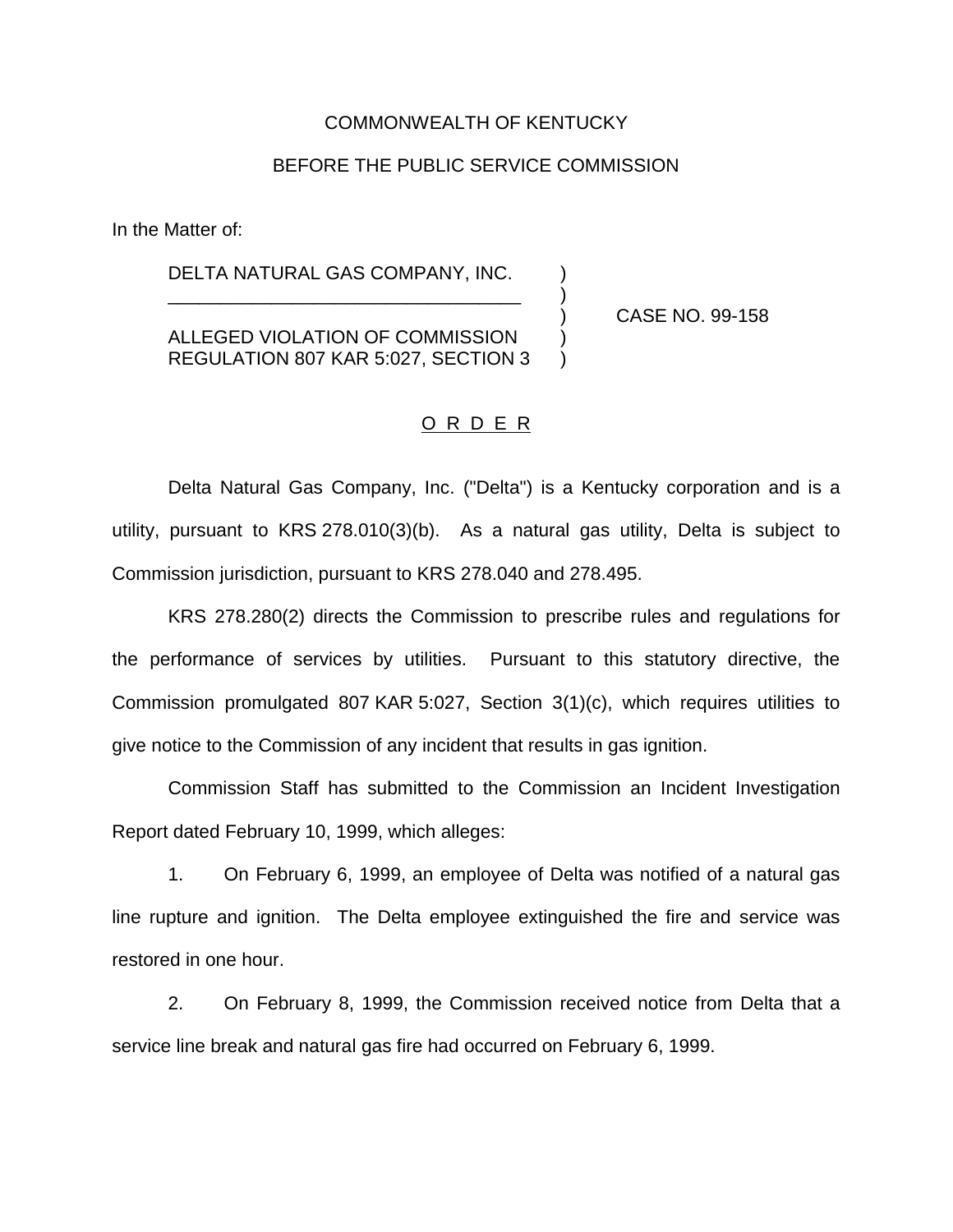3. 807 KAR 5:027, Section 3(1)(c), requires that the Commission be notified by the utility at the earliest practicable moment, but no later than two hours following the discovery of gas ignition.

Based on its review of the Incident Investigation Report, and being otherwise sufficiently advised, the Commission finds that *prima facie* evidence exists that Delta failed to comply with Administrative Regulation 807 KAR 5:027, Section 3(1)(c).

The Commission, on its own motion, HEREBY ORDERS that:

1. Delta shall appear before the Commission on May 25, 1999, at 10:30 a.m., Eastern Daylight Time, in Hearing Room 1 of the Commission's offices at 730 Schenkel Lane, Frankfort, Kentucky, for the purpose of presenting evidence concerning the alleged violation of Administrative Regulation 807 KAR 5:027, Section 3(1)(c), and of showing cause why it should not be subject to the penalties prescribed in KRS 278.990 and 278.992(1) for this alleged violation.

2. Delta shall submit to the Commission within 15 days of the date of this Order a written response to the allegations contained in the Incident Investigation Report.

3. The Incident Investigation Report of February 10, 1999, a copy of which is appended hereto, is made a part of the record in this proceeding.

4. Any motion requesting an informal conference with Commission Staff to consider matters which would aid in the handling or disposition of this proceeding shall be filed with the Commission no later than 20 days from the date of this Order.